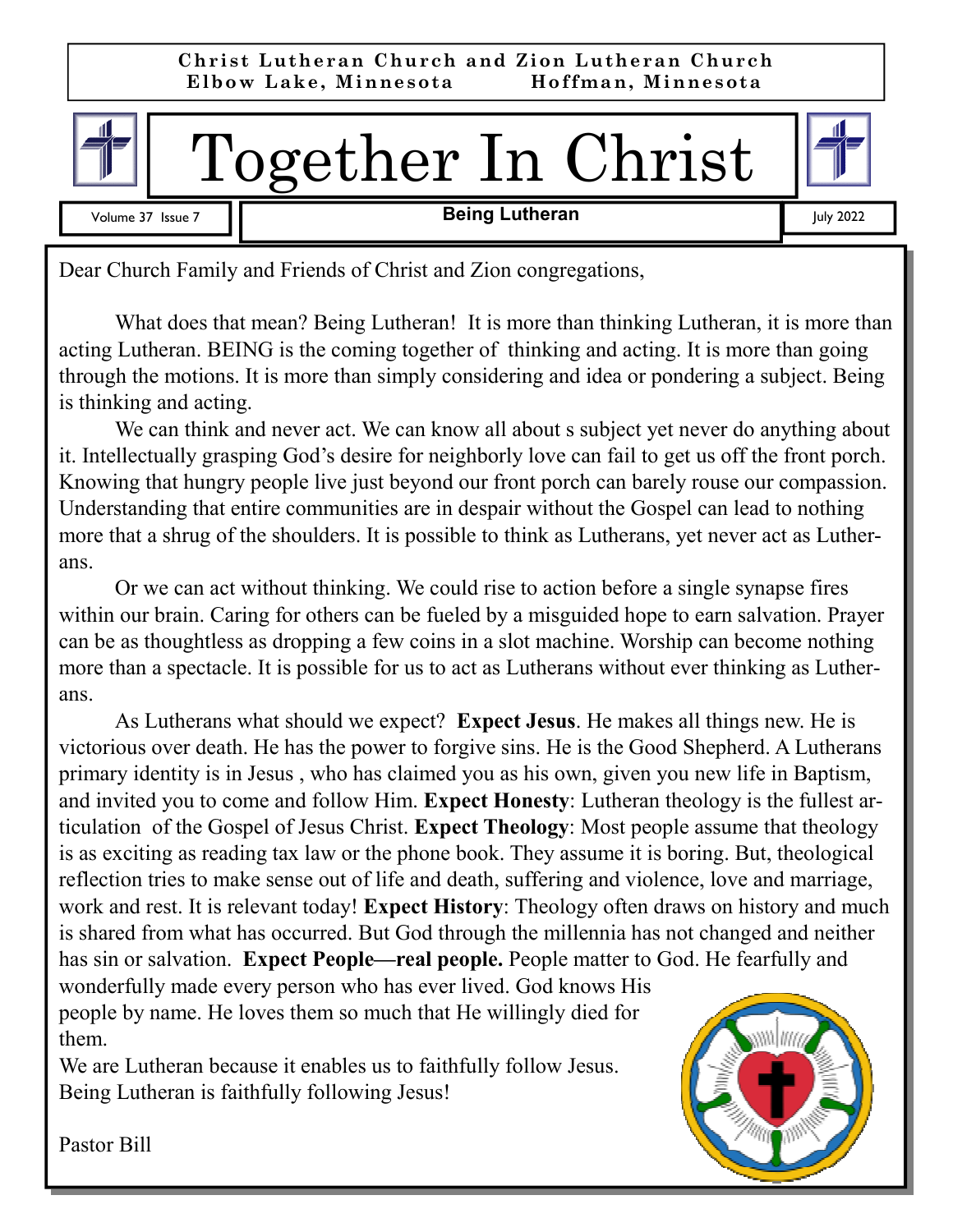

**ZION LWML—**We will gather for our meeting on Thursday, July 7th at 9:00 am. We will be doing a Bible Study and our regular business meeting. Please come and join in the Fellowship.

**CHRIST LWML** will meet on Thursday, July 21st at 9:00 am. We will have Bible Study and share our love for God. Please join us if you are

**FARMERS MARKET**—Zion LWML will be serving the meal at the Hoffman City Park on Wednesday, July 20th from 5:00 p.m. to 6:30 p.m. We will be serving Taco-In-A-Bag. Prep work will start at 3:30 pm at the church. Any and all help is appreciated!!



#### **QUARTERLY VOTER'S MEETINGS**

ZION meets Sunday, July 10, following the worship service with a pot-luck brunch following. If you have anything for the agenda contact Natalie Hanson, secretary.

CHRIST will meet Monday, July 11. Council will gather at 6:30 pm. Voters will meet at 7:00 pm. If you have anything for the agenda please contact Katie Koplin, secretary.



**We look forward to seeing you in Church! It really is the place to be on SUNDAY!**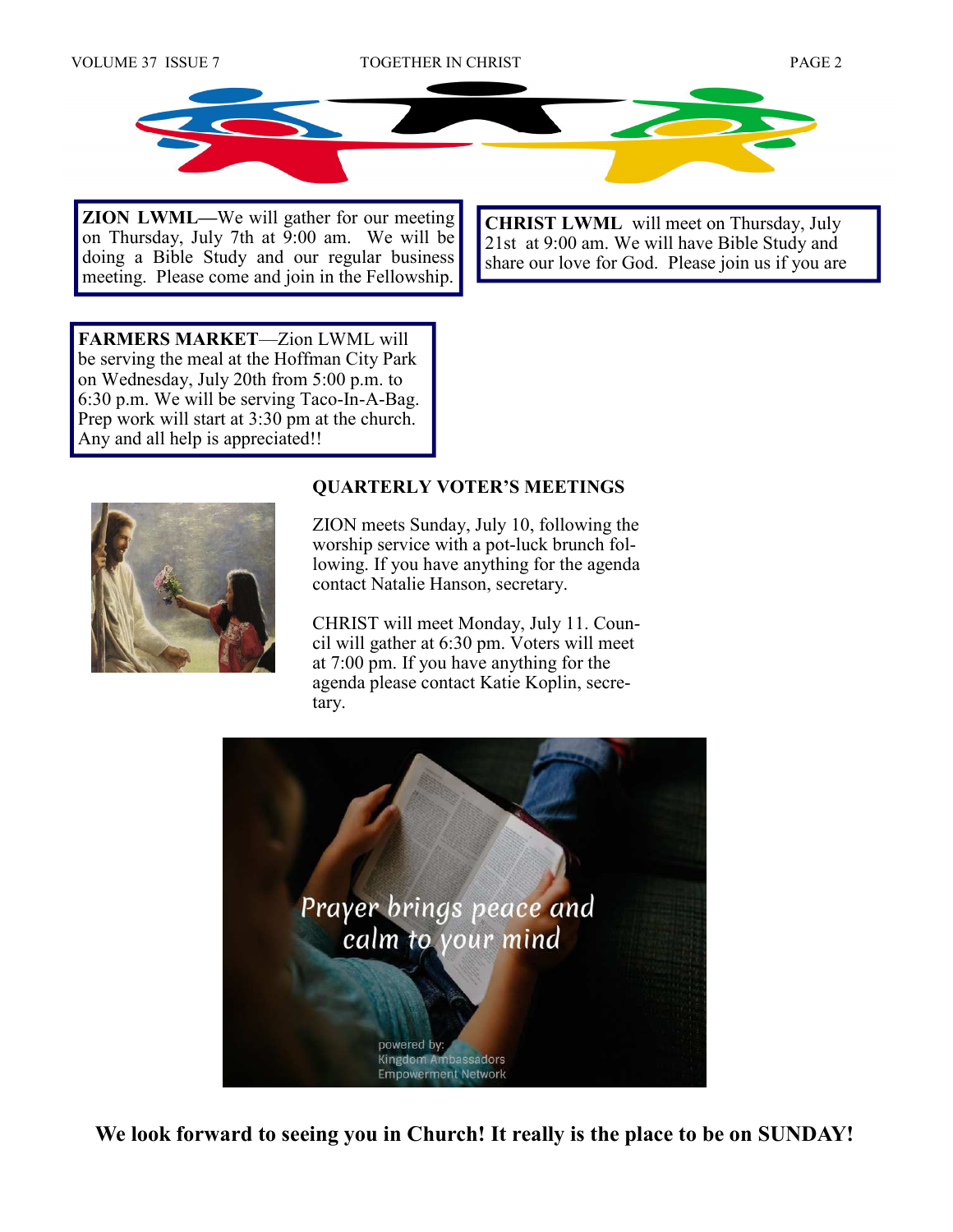| VOLUME 37 ISSUE 7                                                                                                                                                                                                                  |                                                                                                                                                                                                                                                                  |                                                                                                                                                                                                                                                                                                                                                                                                                                                                      |                                                                                                                                                                          | TOGETHER IN CHRIST                                                                                                                                                                                                                                                                                     | PAGE 3                                                                                                                                                                                                                                                                                                                                                                    |  |
|------------------------------------------------------------------------------------------------------------------------------------------------------------------------------------------------------------------------------------|------------------------------------------------------------------------------------------------------------------------------------------------------------------------------------------------------------------------------------------------------------------|----------------------------------------------------------------------------------------------------------------------------------------------------------------------------------------------------------------------------------------------------------------------------------------------------------------------------------------------------------------------------------------------------------------------------------------------------------------------|--------------------------------------------------------------------------------------------------------------------------------------------------------------------------|--------------------------------------------------------------------------------------------------------------------------------------------------------------------------------------------------------------------------------------------------------------------------------------------------------|---------------------------------------------------------------------------------------------------------------------------------------------------------------------------------------------------------------------------------------------------------------------------------------------------------------------------------------------------------------------------|--|
| <b>LUTHERAN HOUR</b><br><b>STATIONS &amp; TIMES</b><br>6:05 AM<br>WCCO-830 AM<br><b>KXRA-1490 AM</b><br>6:30 AM<br>KXRA-100.3 FM<br>6:30 AM<br>KFGO—790 AM<br>7:30 AM<br>KBRF-1250 AM 10:35 AM                                     |                                                                                                                                                                                                                                                                  | <b>USED</b><br><b>GLASSES:</b><br>The mission group<br>"MOST" is collecting used glasses<br>to be used in third world countries. Please bring your used<br>glasses to the churches and Debi Anderson will see that they<br>get to where they need to go. Even frames without lenses can<br>be used as they now have the machines to cut lenses to fit<br>frames. All glasses are now acceptable, except prescription<br>Sunglasses. They are also taking soft cases. |                                                                                                                                                                          |                                                                                                                                                                                                                                                                                                        |                                                                                                                                                                                                                                                                                                                                                                           |  |
|                                                                                                                                                                                                                                    | <b>CHRIST WORSHIP</b><br><b>SERVICES</b><br>ON CABLE CHANNEL 6<br><b>SUNDAYS AND WEDNESDAYS</b><br>10:00 AM AND 7:00 PM.<br>Times may vary due to<br>programming.<br>You can also tune into our<br><b>Church Website</b><br>http://www.christ-zion.org/<br>video | WE<br>have                                                                                                                                                                                                                                                                                                                                                                                                                                                           | <b>NEED</b><br>questions                                                                                                                                                 | <b>YOUR</b><br>PLASTIC BAGS: Peggy<br>Pasche and Kim Froem-<br>ming are continuing with<br>the project of making mats<br>for Orphan Grain Train so<br>save your bags, but no<br>Wal-Mart bags. If you<br>contact<br>Peggy Pasche at 218-731-<br>7629. Those at Christ can<br>leave them in the office. | <b>SHOES FOR LIC: Lutheran</b><br>Island Camp is still collecting<br>shoes. If you have shoes to do-<br>nate drop them off at the church<br>office or contact Debi Anderson<br>and she will be sure they get to<br>the camp. All shoes are accepta-<br>ble no matter the condition. No<br>flip-flops please!                                                              |  |
| You can view the worship any-<br>time online!                                                                                                                                                                                      |                                                                                                                                                                                                                                                                  |                                                                                                                                                                                                                                                                                                                                                                                                                                                                      | <b>ZOOMERANG</b>                                                                                                                                                         |                                                                                                                                                                                                                                                                                                        |                                                                                                                                                                                                                                                                                                                                                                           |  |
|                                                                                                                                                                                                                                    |                                                                                                                                                                                                                                                                  |                                                                                                                                                                                                                                                                                                                                                                                                                                                                      | Returning to the Value of Life!                                                                                                                                          |                                                                                                                                                                                                                                                                                                        |                                                                                                                                                                                                                                                                                                                                                                           |  |
| <b>RADIO STATIONS</b><br><b>FOR CANCELLATIONS OF</b><br><b>SERVICES</b><br>KIKV-<br>100.7 FM<br>$KXRA -$<br>1490 AM & 100.3 FM<br>$\text{KXRA}$ —<br>105.1 FM<br>$KBRF-$<br>1250 AM<br>$KZCR -$<br>103.3 FM<br>$KJJK -$<br>96.5 FM |                                                                                                                                                                                                                                                                  |                                                                                                                                                                                                                                                                                                                                                                                                                                                                      | ZION LUTHERAN CHURCH<br><b>VACATION BIBLE SCHOOL</b><br><b>AUGUST 15-19, 2022</b><br>5:30 $-8:00$ pm<br>For info call Cindy 320-304-1823<br>ZION LUTHERAN CHURCH-HOFFMAN |                                                                                                                                                                                                                                                                                                        |                                                                                                                                                                                                                                                                                                                                                                           |  |
| $KMRS -$                                                                                                                                                                                                                           | 1230 AM                                                                                                                                                                                                                                                          |                                                                                                                                                                                                                                                                                                                                                                                                                                                                      |                                                                                                                                                                          |                                                                                                                                                                                                                                                                                                        |                                                                                                                                                                                                                                                                                                                                                                           |  |
|                                                                                                                                                                                                                                    | <b>REMEMBER</b><br><b>HOLY</b><br><b>COMMUNION</b><br>July 3rd<br>July 24th<br>July 31st                                                                                                                                                                         |                                                                                                                                                                                                                                                                                                                                                                                                                                                                      |                                                                                                                                                                          | Jesus:                                                                                                                                                                                                                                                                                                 | <b>SOMEONE YOU KNOW</b><br>We continue to invite you to pray for someone you<br>know who doesn't know Jesus as Savior, or for<br>someone who has drifted away from the church.<br>Their life eternally depends on it!<br>Recipe for Sharing the Good News of<br>Be a friend<br>Be hospitable<br>Show that you care<br>Love all people<br>It is not too hard! Just do it ! |  |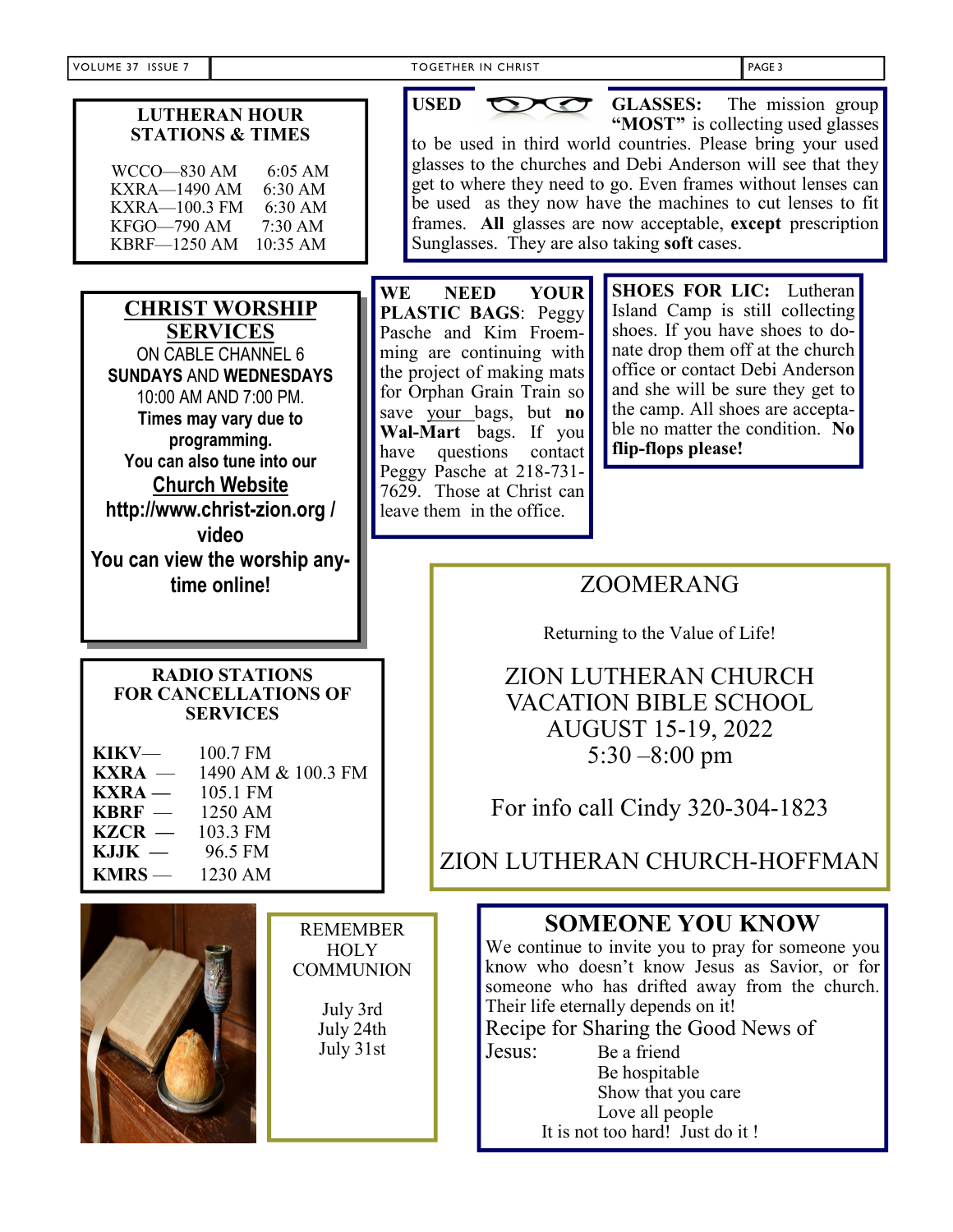



| <b>JULY BIRTHDAYS</b>     |                         |
|---------------------------|-------------------------|
| ZION:                     |                         |
| <b>Rodney Meyer</b>       | 1                       |
| <b>Betty Werk</b>         | $\overline{\mathbf{2}}$ |
| <b>Roger Werk</b>         | $\overline{\mathbf{3}}$ |
| <b>Ryan Hausmann</b>      | 4                       |
| <b>Eian Pasche</b>        | 16                      |
| <b>Gene Klingberg</b>     | 19                      |
| <b>Estee Staples</b>      | 19                      |
| <b>Brandon Marts</b>      | 20                      |
| <b>Deborah Anderson</b>   | 24                      |
| <b>Jeff Hagen</b>         | 25                      |
| <b>Patti Olson</b>        | 25                      |
| <b>Sandy Lee</b>          | 26                      |
| <b>Gage Johnson</b>       | 29                      |
| <b>Duane Rau</b>          | 29                      |
| <b>Maverick Staples</b>   | 31                      |
| <b>CHRIST:</b>            |                         |
| <b>Reuben Ostenson</b>    | 6                       |
| Kade Haberer              | 10                      |
| <b>Kitty Schneeberger</b> | 15                      |
| <b>Carolyn Horst</b>      | 17                      |
| <b>Katie Koplin</b>       | 24                      |
| <b>Eliza Reimers</b>      | 24                      |
| Julie Zimmerman           | 26                      |

**If we have forgotten or overlooked anyone, please let the church office know. We want to care for each of our Church family members!** 

 **Jay Zimmerman 31**



# **Serving the Lord**

## **JULY 2022**

## **AT CHRIST**

 **Elder of the Month:** Kerry Zimmerman

#### **Ushers:**

Rodney & Carolyn Horst

## **AT ZION**

 **Elder of the Month:** Duane Rau

 **Usher:** 

 Jim Prahl Gene Klingberg

### **Altar Guild:**

 Sandy Backman Denise Carlson

**Acolyte:** Jeremy Blascyk



| <b>JULY ANNIVERSARIES:</b><br>ZION: |                |  |  |  |
|-------------------------------------|----------------|--|--|--|
| Joe & Cindy Blascyk                 | 28             |  |  |  |
| <b>CHRIST:</b>                      |                |  |  |  |
| <b>Tony &amp; Renee Lien</b>        | 1              |  |  |  |
| <b>Ryan &amp; Jennifer Rupp</b>     | 3              |  |  |  |
| <b>Shannon &amp; Lynda Moerke</b>   | $\overline{7}$ |  |  |  |